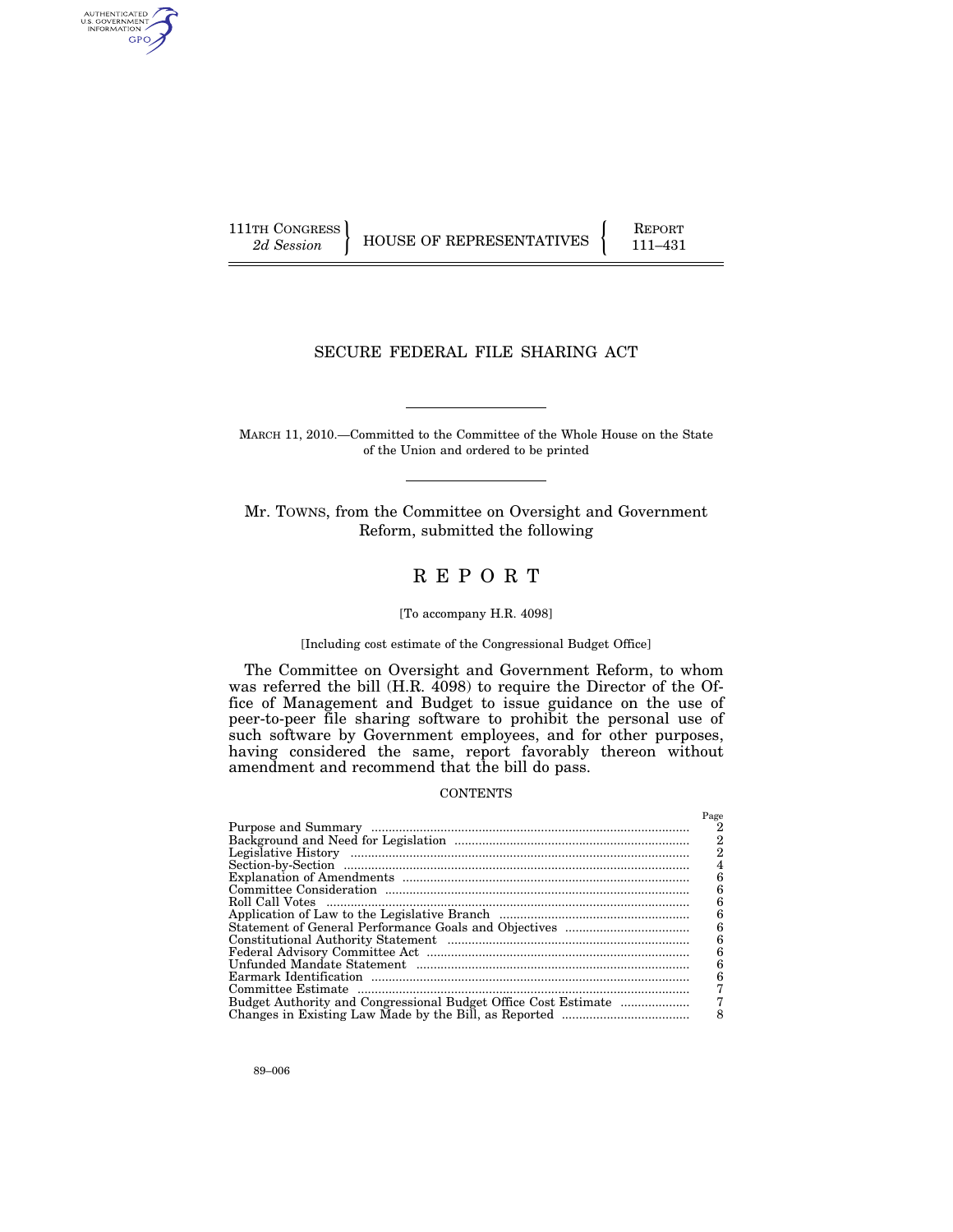## PURPOSE AND SUMMARY

H.R. 4098, the Secure Federal File Sharing Act, was introduced by Chairman Towns on November 17, 2009. The purpose of the bill is to reduce improper disclosures of federal information by prohibiting the use of open network peer-to-peer file sharing software on all federal computers, computer systems, and networks, including those of contractors working on the government's behalf.

H.R. 4098 directs the Office of Management and Budget (OMB) to issue new guidance to implement that purpose. In addition, the bill also directs OMB to set up a procedure by which agencies may seek approval to use specific file sharing software for legitimate government purposes. OMB must report annually to Congress on those peer-to-peer software programs that have been approved, the agencies that are using them, and for what purposes.

#### BACKGROUND AND NEED FOR LEGISLATION

Peer-to-peer file sharing software allows users to instantly connect with each other to search and copy electronic files. The popularity of such software has grown exponentially since being made widely available in the late 1990's and early 2000's by programs like Napster, Kazaa and LimeWire. Currently, it is estimated that there are up to 20 million peer-to-peer file sharing users online at any point in time, most commonly sharing music and movies.

Despite the ongoing growth in users, not many people are aware of the privacy and security risks associated with open network peer-to-peer file sharing software. Since 2001, the Committee has looked into the dangers of peer-to-peer file sharing with particular emphasis on the prevalence of child pornography, the privacy and security risks, and the problem of inadvertently sharing electronic files. It is clear that efforts by the peer-to-peer file sharing industry to self-regulate since then have failed. At the Committee's hearing on inadvertent file sharing on July 29, 2009, it was revealed that the location of a Secret Service safe house for the First Family, financial information belonging to Supreme Court Justice Stephen Breyer, and thousands of medical records and tax filings were all available online on open peer-to-peer networks.

H.R. 4098, the Secure Federal File Sharing Act, is intended to reduce the risk that those kinds of documents are exposed on file sharing networks by prohibiting the use of open network peer-topeer file sharing software on all federal computers, computer systems, and networks, including those of contractors working on the government's behalf.

## LEGISLATIVE HISTORY

During the 107th Congress, the Committee first sounded the alarm on some of the dangers of peer-to-peer file sharing software in a Minority Staff, Special Investigations Division report entitled *Children's Access to Pornography Through Internet File-Sharing Programs* (July 27, 2001).

During the 108th Congress, the Committee followed up with a hearing on the issue entitled *Stumbling onto Smut: The Alarming Ease of Access to Pornography on Peer-to-Peer Networks* (March 13, 2003) where they released another staff report entitled *Children's*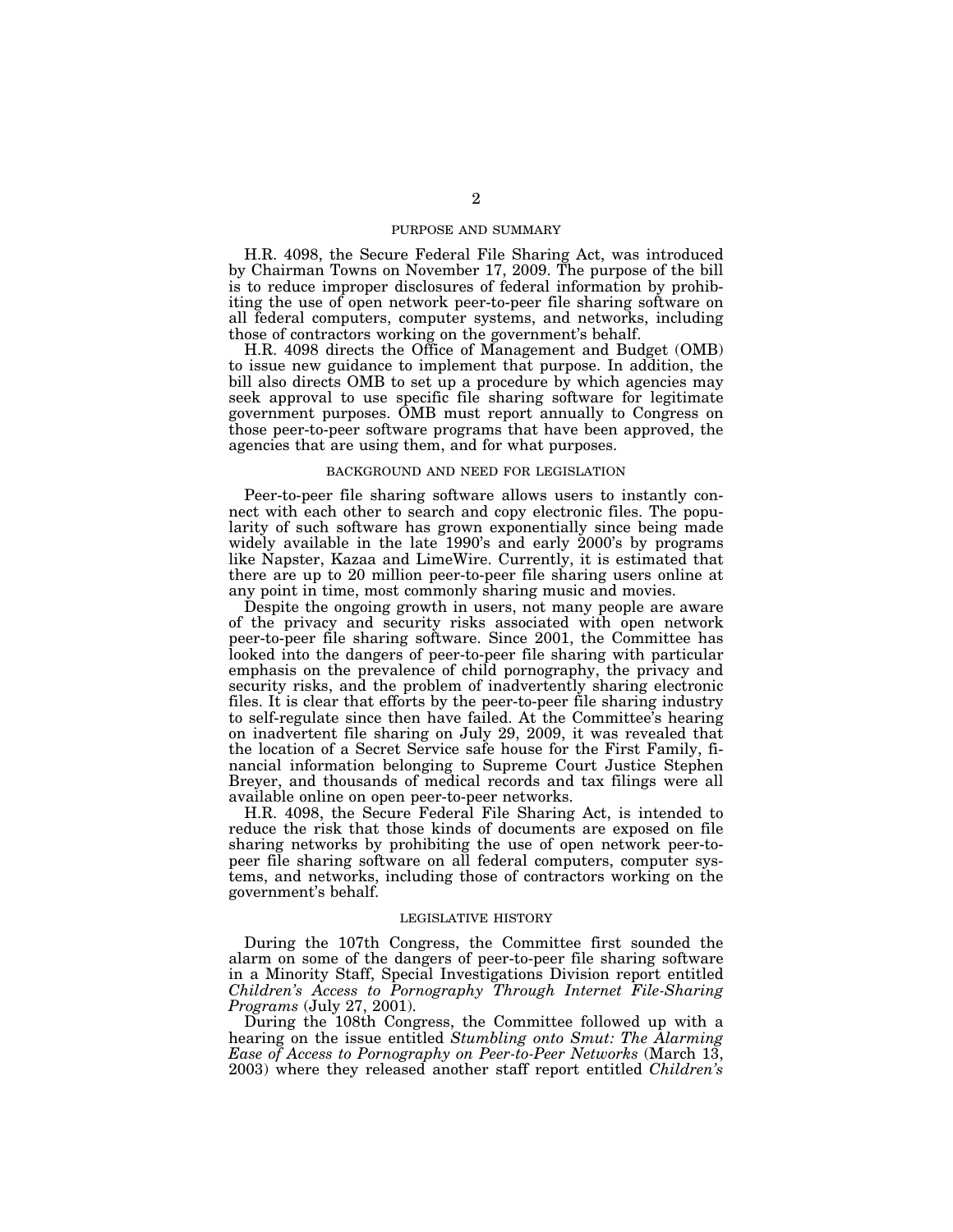*Exposure to Pornography on Peer-to-Peer Networks* (March 13, 2003).

During the same year, the Committee held another hearing on this issue focused on privacy and security threats entitled *Overexposed: The Threats to Privacy and Security on File Sharing Networks* (May 15, 2003). At that hearing, the Committee staff released the report *File-Sharing Programs and Peer-To-Peer Networks: Privacy and Security Risks* (May 15, 2003).

Shortly thereafter, the Senate Committee on the Judiciary held the hearing, *The Dark Side of a Bright Idea: Could Personal and National Security Risks Compromise the Potential of Peer-to-Peer File Sharing Networks?* (June 17, 2003). At that hearing, Senator Feinstein emphasized the heightened risks of peer-to-peer file sharing use by government employees. She said:

Of most concern is the use of peer-to-peer file sharing by government employees . . . A Federal employee intending to simply download and share music files . . . could easily make available every file on his or her computer, without intending to do so or even realizing it after the fact. This could include personal correspondence, private financial information, and even proprietary and sensitive government documents.1

Chairman Davis and Ranking Member Waxman attempted to address that concern when they introduced H.R. 3159, the Government Network Security Act of 2003 on September 24, 2003. The bill required federal agencies to address the risks posed by peer-to-peer file sharing programs when developing their network security policy and procedures and was reported favorably with an amendment by the Committee on September 25, 2003, by a voice vote. The bill was agreed to in the House, as amended, under suspension of the rules on October 8, 2003, by a voice vote. It was later reported favorably by the Senate Committee on Governmental Affairs on November 10, 2003, without amendment and placed on the Senate Legislative Calendar, but the 108th Congress ended before the Senate took up the bill.

During the 109th Congress, the Committee held the hearing, *Inadvertent Filesharing over Peer-to-Peer Networks* (July 24, 2007).

In addition, the Subcommittees on Government Management, Organization, and Procurement and Information Policy, Census, and National Archives held a joint legislative hearing on H.R. 4791, the Federal Agency Data Protection Act (February 14, 2008). The legislation was introduced by Representatives Clay, Towns, and Waxman on December 18, 2007, and included language requiring federal agencies to develop plans to reduce the risks to federal networks posed by peer-to-peer file sharing software. H.R. 4791 was ordered reported, as amended, by the Committee on Oversight and Government Reform by a voice vote on April 16, 2008. The bill was agreed to in the House of Representatives, as amended, under suspension of the rules by a voice vote on June 3, 2008. On June 4, 2008, H.R. 4791 was referred to the Senate Committee on Homeland Security and Governmental Affairs.

<sup>&</sup>lt;sup>1</sup> Opening Remarks by Senator Feinstein at the Senate Committee on the Judiciary hearing entitled *The Dark Side of a Bright Idea: Could Personal and National Security Risks Compromise the Potential of Peer-to-Peer File*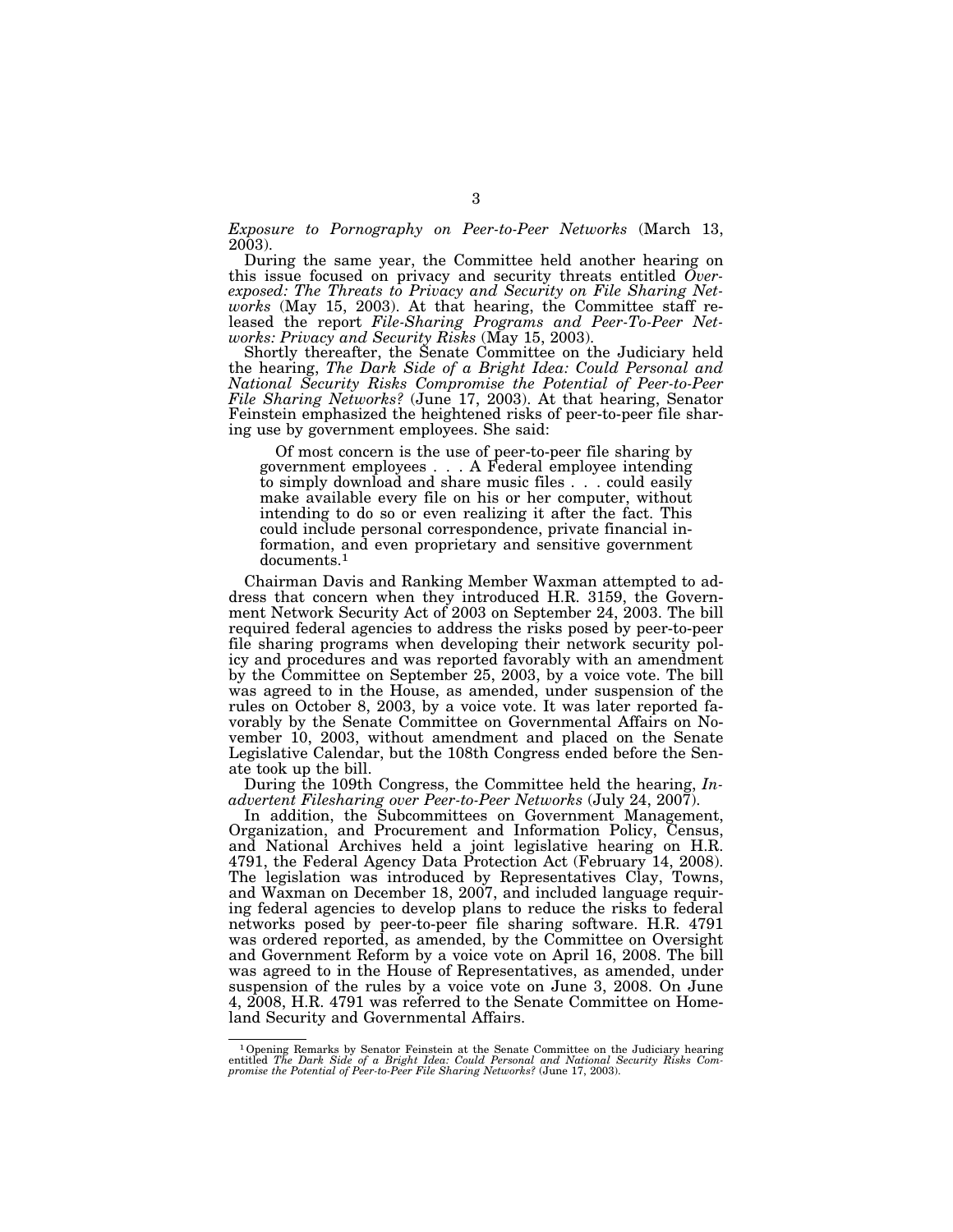During the 111th Congress, the Committee held the hearing, *Inadvertent File Sharing Over Peer-to-Peer Networks: How it Endangers Citizens and Jeopardizes National Security* (July 29, 2009).

The witnesses were Mark Gorton, Chairman, The Lime Group; Robert Boback, Chief Executive Officer, Tiversa, Inc.; and Tom Sydnor, Senior Fellow and Director, Center for the Study of Digital Property at the Progress and Freedom Foundation.

H.R. 4098, the Secure Federal File Sharing Act, was introduced by Chairman Towns on November 17, 2009. The Committee held a business meeting on March 4, 2010, and ordered H.R. 4098 to be reported favorably by voice vote.

#### SECTION-BY-SECTION

### *Section 1. Short title*

This section provides that the short title of the bill is the ''Secure Federal File Sharing Act.''

#### *Section 2. Requirements*

Subsection (a) requires the Director of the Office of Management and Budget, in consultation with the Federal Chief Information Officers Council, to issue guidance within 90 days on the use of peerto-peer file sharing software to (1) prohibit the download, installation, or use by Government employees and contractors of open network peer-to-peer file sharing software on all Federal computers, computer systems, and networks, including those of contractors working on the government's behalf and (2) address the use of such software by Government employees and contractors as it relates to telework and remotely accessing Federal computers, computer systems, and networks.

Subsection (b) requires the Director of the Office of Management and Budget to develop a procedure within 90 days by which the Director, in consultation with the Chief Information Officer, may receive requests from agency heads or chief information officers for approval for use by Government employees and contractors of specific open-network peer-to-peer file sharing software programs that are  $(1)$  necessary for the day-to-day business operations of the agency; (2) instrumental in completing a particular task or project that directly supports the agency's overall mission; (3) necessary for use between, among, or within Federal, State, or local government agencies in order to perform official agency business; or (4) necessary for use during the course of a law enforcement investigation.

Subsection (c) outlines agency responsibilities. More specifically, it requires the Director of the Office of Management and Budget, within 180 days, to direct agencies to (1) establish or update their personal use policies to be consistent with the guidance issued pursuant to subsection (a); (2) require any contract awarded by the agency to include a requirement that the contractor comply with the guidance issued pursuant to subsection (a) in the performance of the contract; (3) update their information technology security or ethics training policies to ensure that all employees, including those of contractors working on the Government's behalf, are aware of the requirements of the guidance required by subsection (a) and the consequences of engaging in prohibited conduct; and (4) ensure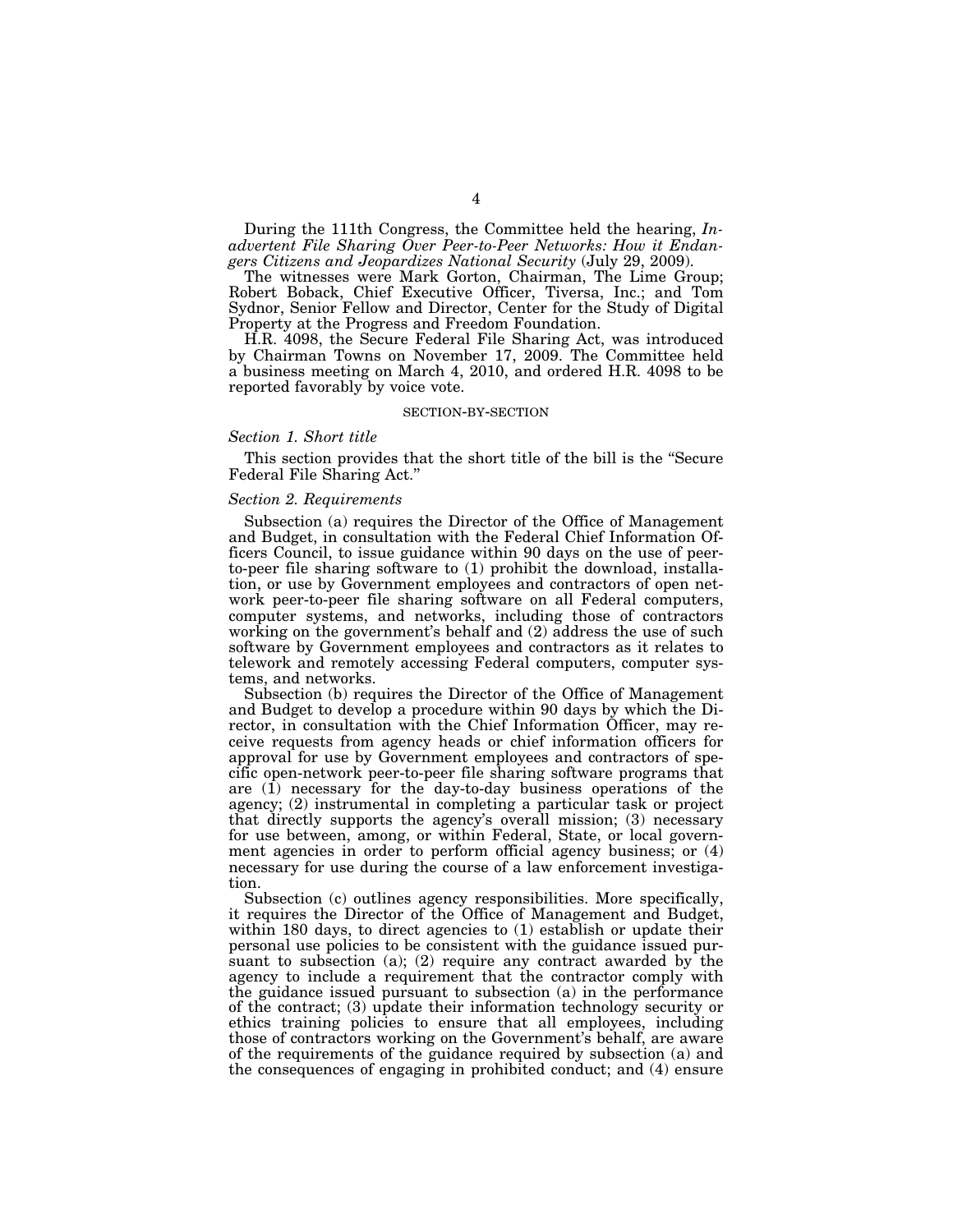that proper security controls are in place to prevent, detect, and remove file sharing software that is prohibited by the guidance issued pursuant to subsection (a) from all Federal computers, computer systems, and networks, including those operated by contractors on the Government's behalf.

#### *Section 3. Annual report*

This section describes the reporting requirement of the Director of the Office of Management and Budget to submit to the Committee on Oversight and Government Reform in the House of Representatives and the Committee on Homeland Security and Governmental Affairs in the Senate, within one year and annually thereafter, a report on the implementation of this Act including  $(1)$ a justification for each open-network peer-to-peer file sharing software program that is approved pursuant to subsection (b) and (2) an inventory of the agencies where such programs are being used.

#### *Section 4. Definitions*

This section defines "agency" as having the meaning given the term "Executive agency" by section 105 of title 5, United States Code.

The term "open-network," with respect to software, is defined as a network in which (A) access is granted freely, without limitation or restriction or (B) there are little or no security measures in place.

As defined by this section, the term ''peer-to-peer file sharing software'' (A) means a program, application, or software that is commercially marketed or distributed to the public and that enables (i) a file or files on the computer on which such program is installed to be designated as available for searching and copying to one or more other computers; (ii) the searching of files on the computer on which such program is installed and the copying of any such file to another computer (I) at the initiative of such other computer and without requiring any action by an owner or authorized user of the computer on which such program is installed and (II) without requiring an owner or authorized user of the computer on which such program is installed to have selected or designated another computer as the recipient of any such file; and (iii) an owner or authorized user of the computer on which such program is installed to search files on one or more other computers using the same or a compatible program, application, or software, and copy such files to such owner or user's computer.

In addition, the term "peer-to-peer file sharing software" (B) does not include a program, application, or software designed primarily to (i) operate as a server that is accessible over the Internet using the Internet Domain Name system; (ii) transmit or receive email messages, instant messages, real-time audio or video communications, or real-time voice communications; or (iii) provide network or computer security (including the detection or prevention of fraudulent activities), network management, maintenance, diagnostics, or technical support or repair.

This section defines "contractor" as having the meaning given the terms ''prime contractor'' or ''subcontractor'' in the Federal Acquisition Regulation.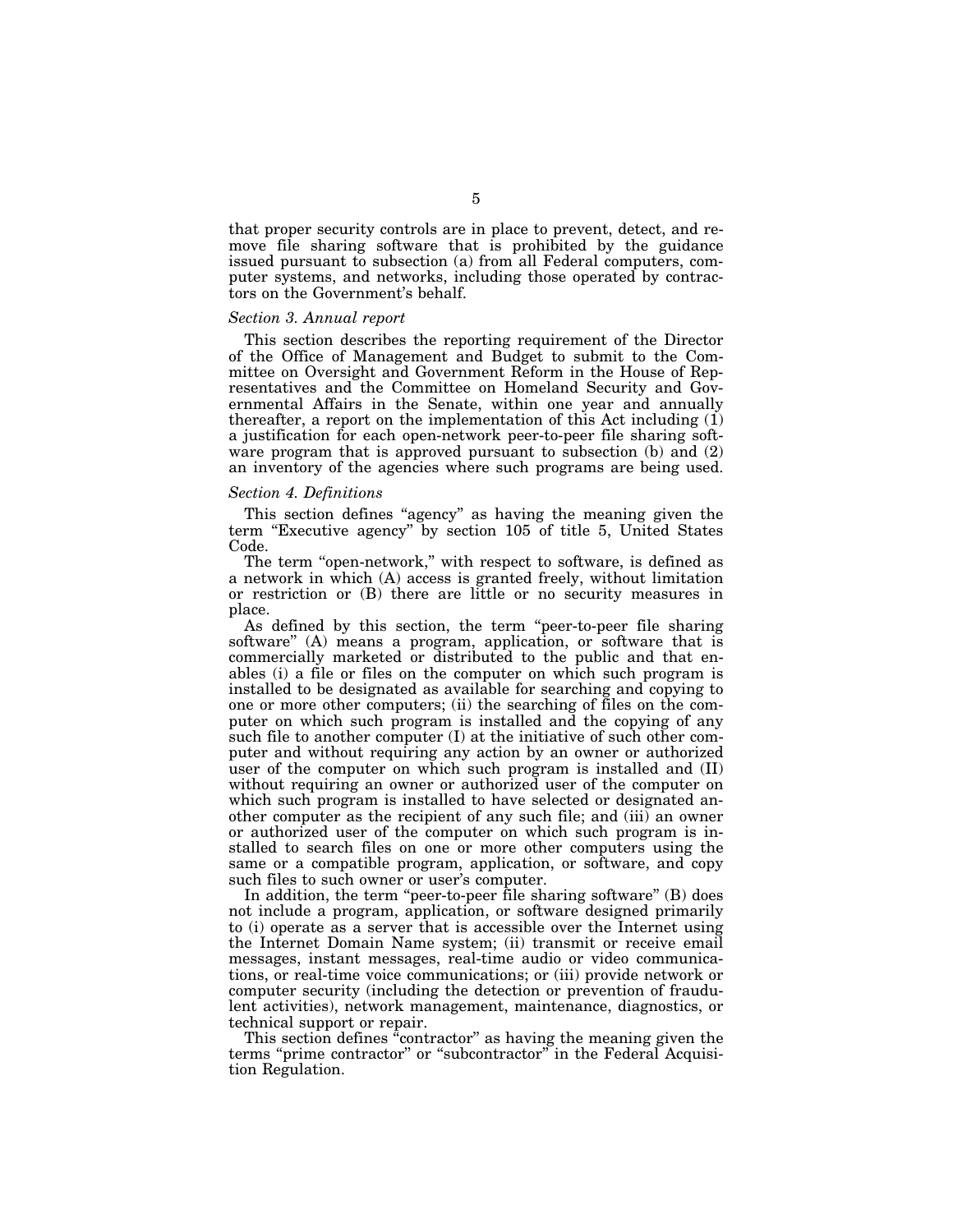## EXPLANATION OF AMENDMENTS

## No amendments were offered to this legislation.

#### COMMITTEE CONSIDERATION

On Thursday, March 4, 2010, the Committee met in open session and ordered H.R. 4098 to be reported favorably to the House by a voice vote.

#### ROLL CALL VOTES

No roll call votes were held.

## APPLICATION OF LAW TO THE LEGISLATIVE BRANCH

Section 102(b)(3) of Public Law 104–1 requires a description of the application of this bill to the legislative branch where the bill relates to terms and conditions of employment or access to public services and accommodations.

H.R. 4098 relates to the use of open network peer-to-peer file sharing software at federal agencies and among federal contractors doing business with the government. Therefore, it does not apply to the legislative branch.

## STATEMENT OF GENERAL PERFORMANCE GOALS AND OBJECTIVES

In accordance with clause  $3(c)(4)$  of rule XIII of the Rules of the House of Representatives, the Committee's performance goals and objectives are reflected in the descriptive portions of this report, including protecting federal computer systems, networks, and government information from improper exposure.

#### CONSTITUTIONAL AUTHORITY STATEMENT

Under clause  $3(d)(1)$  of rule XIII of the Rules of the House of Representatives, the Committee must include a statement citing the specific powers granted to Congress to enact the law proposed by H.R. 4098. Article I, Section 8, Clause 18 of the Constitution of the United States grants the Congress the power to enact this law.

#### FEDERAL ADVISORY COMMITTEE ACT

The Committee finds that the legislation does not establish or authorize the establishment of an advisory committee within the meaning of 5 U.S.C. App., Section 5(b).

#### UNFUNDED MANDATE STATEMENT

Section 423 of the Congressional Budget and Impoundment Control Act (as amended by Section  $101(a)(2)$  of the Unfunded Mandates Reform Act, P.L. 104–4) requires a statement on whether the provisions of the report include unfunded mandates. In compliance with this requirement the Committee has received a letter from the Congressional Budget Office included herein.

#### EARMARK IDENTIFICATION

H.R. 4098 does not include any congressional earmarks, limited tax benefits, or limited tariff benefits as defined in clause  $9(e)$ ,  $9(f)$ , or  $9(g)$  of rule XXI.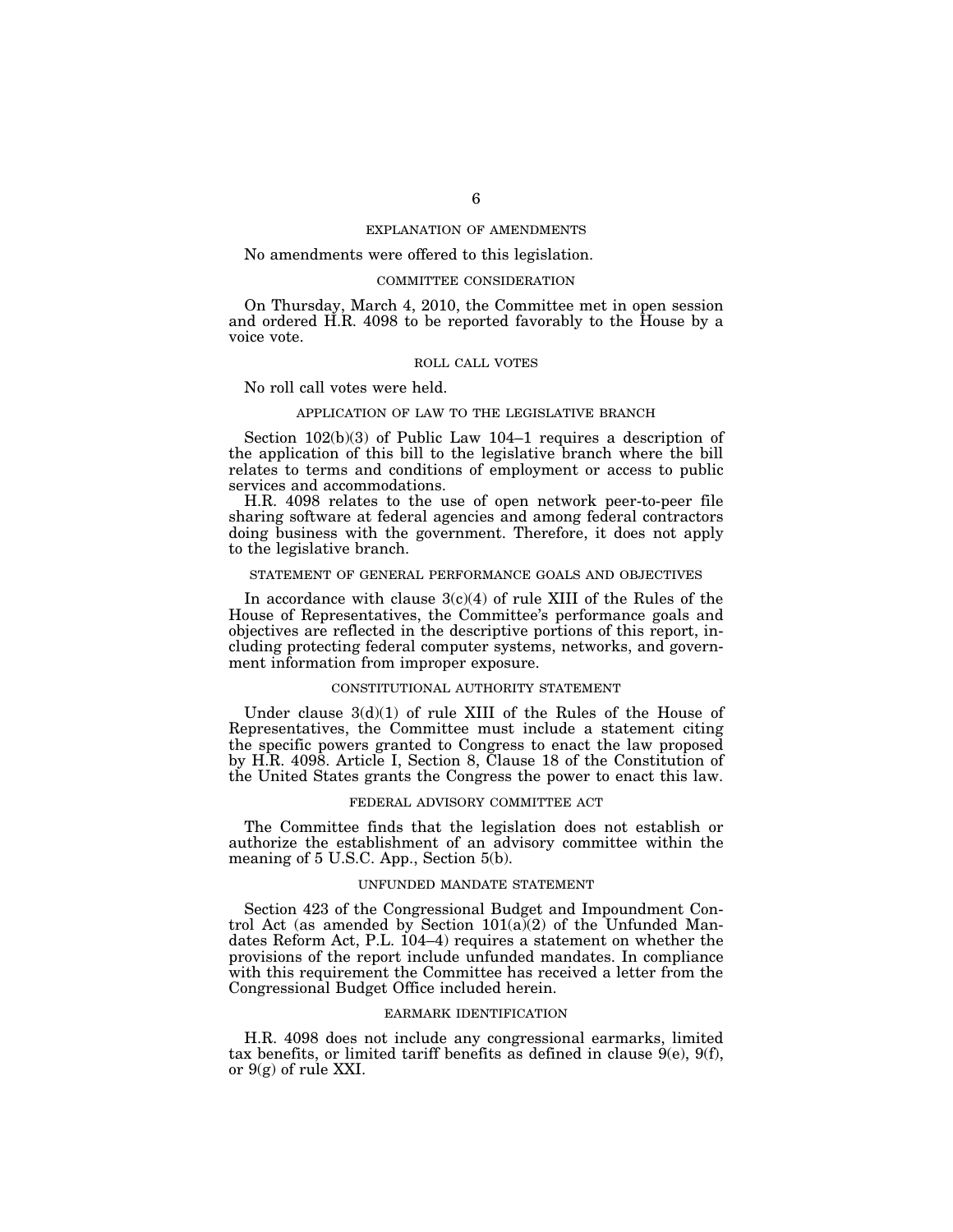## COMMITTEE ESTIMATE

Clause  $3(d)(2)$  of rule XIII of the Rules of the House of Representatives requires an estimate and a comparison by the Committee of the costs that would be incurred in carrying out H.R. 4098. However, clause  $3(d)(3)(B)$  of that rule provides that this requirement does not apply when the Committee has included in its report a timely submitted cost estimate of the bill prepared by the Director of the Congressional Budget Office under section 402 of the Congressional Budget Act.

#### BUDGET AUTHORITY AND CONGRESSIONAL BUDGET OFFICE COST ESTIMATE

With respect to the requirements of clause  $3(c)(2)$  of rule XIII of the Rules of the House of Representatives and section 308(a) of the Congressional Budget Act of 1974 and with respect to requirements of clause 3(c)(3) of rule XIII of the Rules of the House of Representatives and section 402 of the Congressional Budget Act of 1974, the Committee has received the following cost estimate for H.R. 4098 from the Director of the Congressional Budget Office:

MARCH 10, 2010.

## Hon. EDOLPHUS TOWNS,

*Chairman, Committee on Oversight and Government Reform, House of Representatives, Washington, DC.* 

DEAR MR. CHAIRMAN: The Congressional Budget Office has prepared the enclosed cost estimate for H.R. 4098, the Secure Federal File Sharing Act.

If you wish further details on this estimate, we will be pleased to provide them. The CBO staff contact is Matthew Pickford.

Sincerely,

#### DOUGLAS W. ELMENDORF*.*

## Enclosure.

## *H.R. 4098—Secure Federal File Sharing Act*

H.R. 4098 would require federal agencies to develop and implement a plan within six months to ensure that computer systems, including those used by contractors, are secure from the use of certain file-sharing software. Affected software, known as peer-to-peer (P2P) file-sharing programs, are applications that allow users to download and directly share electronic files from other users. The legislation would not prohibit the use of all file-sharing programs but would require the Office of Management and Budget (OMB) to develop a procedure for agencies to receive approval to use filesharing programs. Finally, H.R. 4098 would require agencies to create plans to address security concerns for government computer networks.

Most provisions of H.R. 4098 would codify and expand current practices of the federal government. Under the E-Government Act of 2002, federal agencies are already charged with protecting information from unauthorized access, use, disclosure, disruption, modification, or destruction. In addition, OMB has already provided guidance on the use of file-sharing technology.

Under H.R. 4098, OMB would be required to provide additional guidance and procedures for approving certain file-sharing pro